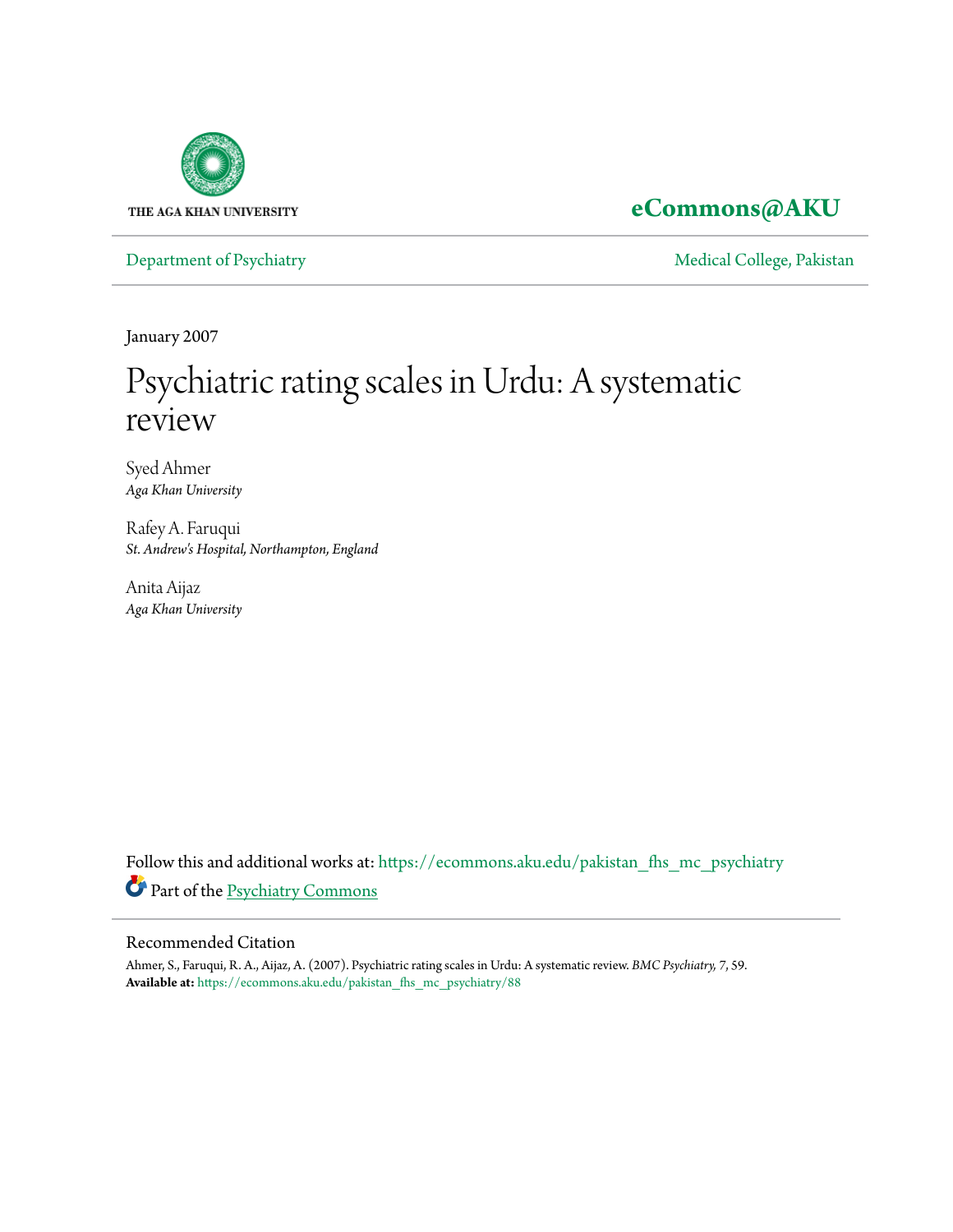#### Research article **[Open Access](http://www.biomedcentral.com/info/about/charter/)**

# **[BioMed](http://www.biomedcentral.com/)** Central

## **Psychiatric rating scales in Urdu: a systematic review** Syed Ahmer<sup>\*1</sup>, Rafey A Faruqui<sup>2</sup> and Anita Aijaz<sup>1</sup>

Address: 1Department of Psychiatry, The Aga Khan University, Stadium road, Karachi-74800, Pakistan and 2National Centre for Brain Injury Rehabilitation, St. Andrew's Hospital, Northampton NN1 5DG UK

Email: Syed Ahmer\* - syed.ahmer@aku.edu; Rafey A Faruqui - rafeyahmad@hotmail.com; Anita Aijaz - anita.aijaz@aku.edu \* Corresponding author

Published: 26 October 2007

*BMC Psychiatry* 2007, **7**:59 doi:10.1186/1471-244X-7-59

[This article is available from: http://www.biomedcentral.com/1471-244X/7/59](http://www.biomedcentral.com/1471-244X/7/59)

© 2007 Ahmer et al; licensee BioMed Central Ltd.

This is an Open Access article distributed under the terms of the Creative Commons Attribution License [\(http://creativecommons.org/licenses/by/2.0\)](http://creativecommons.org/licenses/by/2.0), which permits unrestricted use, distribution, and reproduction in any medium, provided the original work is properly cited.

Received: 31 July 2007 Accepted: 26 October 2007

#### **Abstract**

**Background:** Researchers setting out to conduct research employing questionnaires in non-English speaking populations need instruments that have been validated in the indigenous languages. In this study we have tried to review the literature on the status of cross-cultural and/or criterion validity of all the questionnaires measuring psychiatric symptoms available in Urdu language.

**Methods:** A search of Medline, Embase, PsycINFO and <http://www.pakmedinet.com>was conducted using the search terms; Urdu psychiatric rating scale, and Urdu and Psychiatry. References of retrieved articles were searched. Only studies describing either cross-cultural or criterion validation of a questionnaire in Urdu measuring psychiatric symptoms were included.

**Results:** Thirty two studies describing validation of 19 questionnaires were identified. Six of these questionnaires were developed indigenously in Urdu while thirteen had been translated from English. Of the six indigenous questionnaires five had had their criterion validity examined. Of the thirteen translated questionnaires only four had had both their cross-cultural and criterion validity assessed.

**Conclusion:** There is a paucity of validated questionnaires assessing psychiatric symptoms in Urdu. The BSI, SRQ and AKUADS are the questionnaires that have been most thoroughly evaluated in Urdu.

#### **Background**

With an estimated population of about 165 million [1] Pakistan is the sixth most populous nation in the world. Although only about 8% of Pakistanis speak Urdu (the national language of Pakistan) as their first language, most people in Pakistan are bilingual speaking their regional language and Urdu almost equally easily [2]. English is spoken mostly by the educated classes and used for official correspondence. With a literacy ratio of 44% and about 50% of the population receiving only primary or below primary education [3] there are many Pakistanis who are unable to read and understand English.

Most psychiatric research involves use of questionnaires of one sort of another. Most of these questionnaires have been developed in the English language and Western culture. There are questions as to how applicable or relevant these questionnaires would be in a primarily non-English speaking Eastern nation like Pakistan. We, therefore, need questionnaires that are in a language that can be understood by majority of the Pakistani people, like Urdu, and are relevant to their culture. In the absence of such questionnaires the two options available are either to create a new questionnaire in Urdu, or to translate and adapt an already established questionnaire from English.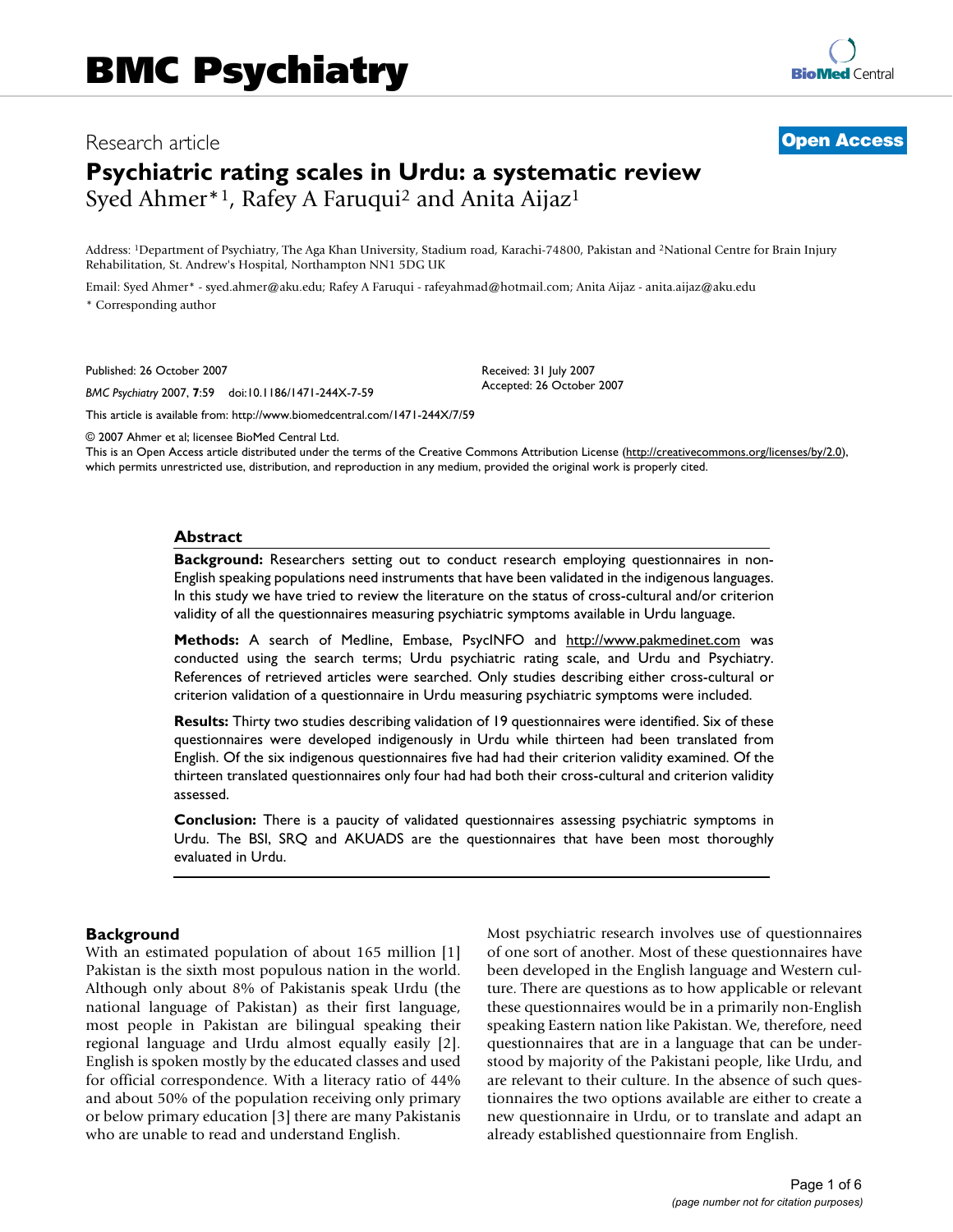If the latter route of translating and adapting an established questionnaire is taken, which is more often taken by virtue of being a less daunting task than creating a new questionnaire, there are five major domains of cross-cultural validity that need to be considered [4,5].

1. Content validity. The content of the instrument should be relevant in the culture into which the instrument is being translated.

2. Semantic validity. The words in the original instrument and the translated instrument should have the same meaning.

3. Technical validity. The method of assessment is comparable in each culture e.g. self-rated instruments assume literacy which is not very high in Pakistan.

4. Criterion validity. The interpretation of responses to similar items in source and target languages should remain the same when compared with the norm of each culture studied.

5. Conceptual validity. The instrument is measuring the same theoretical construct within each culture.

Whether indigenously developed or translated, all new questionnaires also need to have their criterion validity established against an existing gold standard in an appropriate group of respondents to be declared clinically useful [6]. In this manner their validity coefficients such as sensitivity, specificity, positive predictive value and negative predictive value can be established to make them comparable with other similar questionnaires. An instrument is valid if it correctly identifies most people with the disorder (high sensitivity) and correctly excludes most people without the disorder (high specificity).

We were able to find only one review "Clinicians' Compendium Of Assessment Tools for Mental Health Clients from Culturally and Linguistically Diverse Backgrounds [7]" done in Australia that has reviewed validation status of questionnaires available in languages other than English. While the Compendium does list a few assessment tools that have been translated into Urdu, Urdu was not a search term in that review and all instruments in Urdu were included in the category of Instruments in Languages Other Than English (LOTE) for which insufficient published information was available and accessible. In this review we have therefore, tried to explore how many questionnaires measuring psychiatric symptoms are available in Urdu, whether indigenous or translated, that have undergone some degree of validation. We have also tried to assess to what extent these questionnaires have undergone either criterion validation (applicable to all questionnaires) or cross-cultural validation (applicable to translated questionnaires only).

#### **Methods**

#### *Search strategy*

We searched Medline (since 1951), Embase (since 1974) and PsycINFO (since 1806) through the [http://](http://www.hilo.nhs.uk) [www.hilo.nhs.uk](http://www.hilo.nhs.uk) website. We searched [http://](http://www.pakmedinet.com) [www.pakmedinet.com](http://www.pakmedinet.com) (a website that indexes most of the medical journals published in Pakistan including those that are not indexed on Medline or Embase) on 8 February 2006 using the following search terms; Urdu psychiatric rating scale, and Urdu and Psychiatry. We searched the references, and the references of the references, of the retrieved articles. We contacted 21 psychiatrists and four psychologists working in Pakistan, and one psychiatrist working in UK, to find out if they were aware of any scales validated in Urdu that were not on our list. We searched the titles of all the dissertations, and in 2 cases full dissertations, in the subject of Psychiatry submitted to the College of Physicians and Surgeons Pakistan.

#### *Inclusion/exclusion criteria*

Only those studies that reported the process of assessment of either criterion validity or cross-cultural validity of a questionnaire measuring psychiatric symptoms in Urdu language were included.

Studies were excluded if they reported use of a questionnaire in Urdu but did not provide any details about validation. Similarly, studies reporting validation of questionnaires in Urdu for uses other than measuring psychiatric symptoms were not included.

#### *Analysis*

One of us (SA) extracted validation data from all the studies except two [8,9]. The data from these two studies was extracted by RAF. We used the following parameters.

For *criterion validation* we extracted data on all the questionnaires about the setting they had been validated in, sample size, the gold standard used, reliability values, area under the curve, and validity coefficients like sensitivity, specificity, positive predictive value, negative predictive value, and overall misattribution ratio.

Guillemin et al (1993) [10] have suggested the following guidelines to preserve equivalence in adapting measures developed in one language and culture for use in another language and culture; 1. more than one independent translations, 2. as many back-translations as translations[11], 3. a committee approach to produce a final version in the target language, and 4. pre-testing to establish equivalence in source and target versions using either a probe technique (using qualitative methods) or bilingual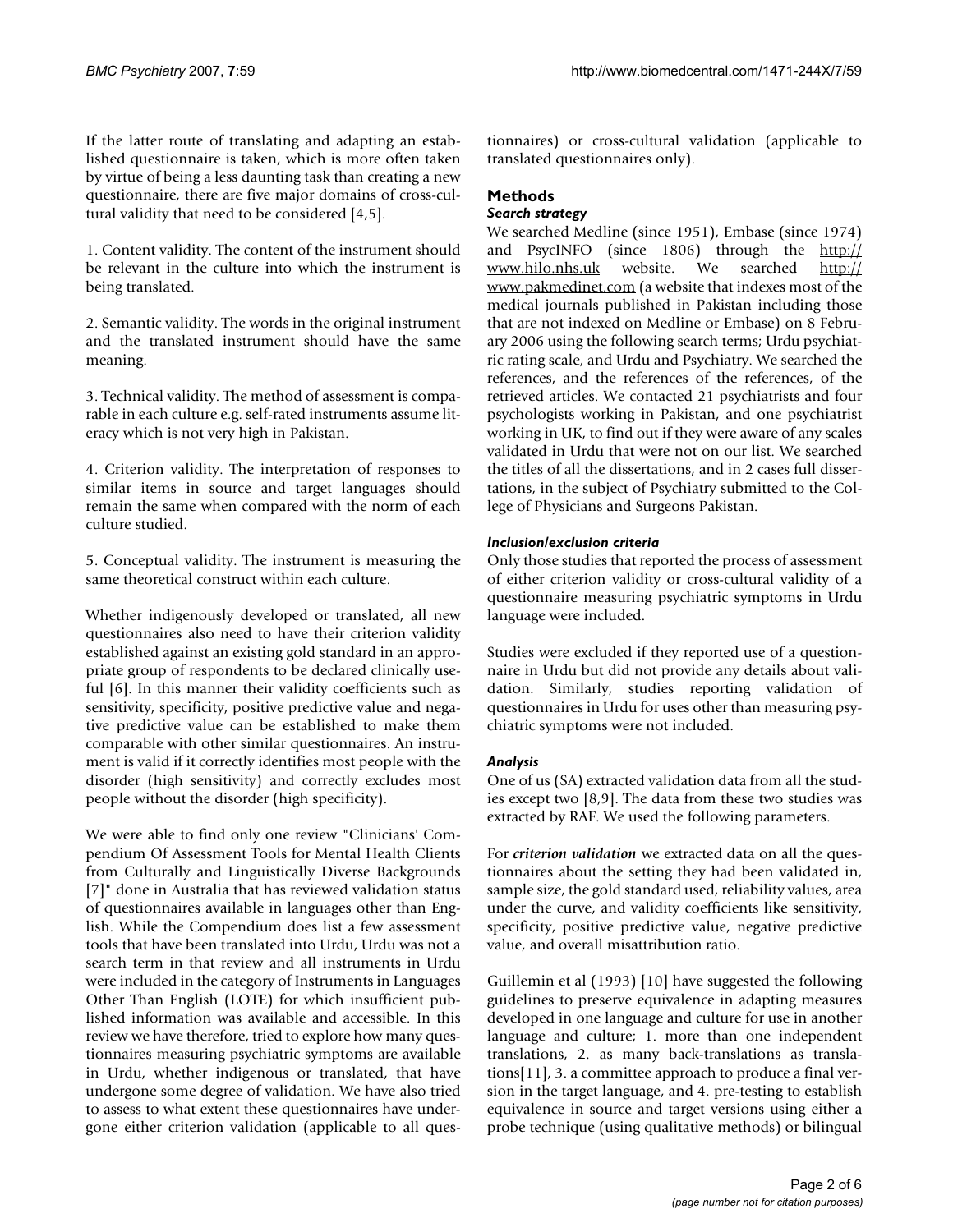method (administering both the versions to a group of bilingual lay people to assess if they respond similarly to the same question in both languages).

For *cross-cultural validation* we, therefore, extracted data on process of back-translation, whether or not a committee approach had been taken, and whether the authors had done pre-testing. If a bilingual approach for pre-testing had been taken we assessed whether the authors had examined linguistic equivalence (whether the questionnaire has been translated literally), conceptual equivalence (whether the translation captures the meaning of the original), and scale equivalence (whether both the source and target language versions identify the same individuals as high scorers) [12].

For being clinically useful, besides being valid, a new test or scale must also be *reliable*. The reliability of a test describes the degree to which the test consistently measures a variable [13]. The higher the reliability of a test the more likely it is that the test will yield a similar result when administered; by different raters (inter-rater reliability), by the same rater after some interval of time (intrarater reliability), or in two halves (split-half reliability), and that items measuring different dimensions of the same phenomenon will be scored similarly (internal consistency). A scale can be reliable but not valid, but if a scale is unreliable it can not be valid. We therefore extracted data on different forms of reliability whenever it was reported in a paper.

#### **Results**

Our initial databases search yielded 29 studies. Of these 15 were found to be relevant. Our secondary search yielded 42 more studies. Three of these were found through the experts we had contacted. Of these 17 were found to be relevant. Thus a total of 32 studies, reporting either cross-cultural or clinical validation of 19 psychiatric questionnaires in Urdu were included in the review. Details of validation of translation of Edinburgh Postnatal Depression Scale were found in the abstract of validation study of Harvard Trauma Questionnaire [14].

#### *Indigenously developed scales*

We found six rating scales which did not have an original English language version. Three of these the Aga Khan University Anxiety and Depression Scale (**AKUADS**) [15- 18], Pakistan Anxiety and Depression Questionnaire (**PADQ**) [19], and Siddiqui-Shah Depression Scale (**SSDS**) [20,21] were developed indigenously in Urdu, while Bradford Somatic Inventory (**BSI**) [22-27] was developed simultaneously in Urdu and English.

Acute Stress Reaction Questionnaire (**ASR-Q**) [8,28] and Post Traumatic Stress Disorder Questionnaire (**PTSD-** **Q**)[9] were developed converting DSM-IV diagnostic criteria for these disorders into questions in English language which were then translated into Urdu. We have included these with indigenously developed questionnaires as there is no equivalent questionnaire in English. However, as these were developed translating DSM criteria these are not truly indigenous scales.

#### *Translated scales*

Thirteen scales were translated from English and underwent some degree of validation. These included Clinical Interview Schedule-revised (**CIS-R**) [29], Eating Attitudes Test (**EAT**) [30], Edinburgh Postnatal Depression Scale (**EPDS**) [14], General Health Questionnaire (**GHQ**) both 12 [31] and 28 [12] items versions, Harvard Trauma Questionnaire (**HTQ**) [14], Hospital Anxiety and Depression Scale (**HADS**) [32,33], **How I Feel** scale [18], Hopkins Symptoms Checklist (**HSCL**)[34], Inventory of Traumatic Grief (**ITG**)[35], Personal Health Questionnaire (**PHQ**) [36-38], Strengths and Difficulties Questionnaire (**SDQ**) [39], Self-Reporting Questionnaire (**SRQ**) [22,25,36,38,40,41], and World Health Organization Quality of Life scale Brief version (**WHO-QOL BREF**)[42].

#### *Cross-cultural Validation status*

Table 1 shows the cross-cultural validation status for all the scales translated from English language. Of the thirteen translated scales six, the CIS-R, EAT, HADS, How I feel scale, SRQ AND WHO-QOL BREF were evaluated most rigorously for cross-cultural validation employing back-translation, translation committee, and pre-testing in a non-clinical sample. The GHQ-28 did not have backtranslation done but had a translation committee and was also pre-tested.

The EAT, GHQ-28, HADS and WHO-QOL-BREF were pretested tested using the bilingual method and had their linguistic, conceptual and scale equivalence examined. The CIS-R, How I Feel scale and SRQ were pre-tested using the probe technique. The SDQ was back-translated and had a translation committee but was not pre-tested on a nonclinical sample. The EPDS, GHQ-12 and PHQ did not undergo cross-cultural validation.

#### *Reliability and Criterion validity coefficients*

Additional file 1 shows the reliability and validity coefficients for the 12 questionnaires, indigenous or translated, that have been evaluated for criterion validity in a clinical sample. Among the indigenous questionnaires the AKUADS, ASR-Q, BSI (44, 21 and 14 items versions), PADQ, and PTSD-Q were examined for criterion validity. Among the translated questionnaires GHQ (12 items version), HADS, How I Feel scale, PHQ, SDQ, SRQ and SSDS underwent criterion validity evaluation.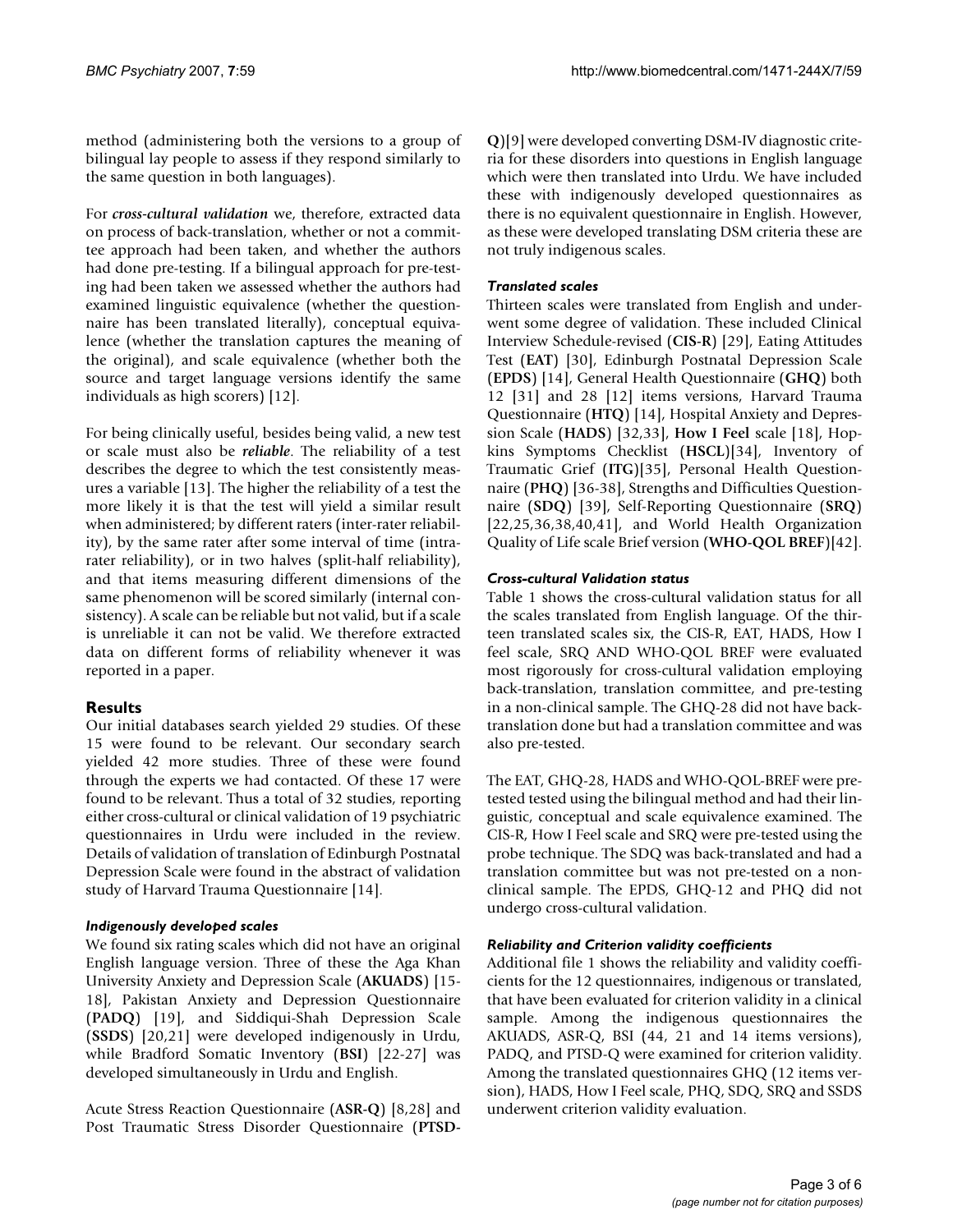| <b>Scale</b>        | <b>Study</b>         | <b>Back-translation</b><br>done | Translation<br>committee | <b>Pre-testing</b><br>done | Validation<br>Population      | Linguistic<br><b>Equivalence</b><br>evaluated | Conceptual<br><b>Equivalence</b><br>evaluated | <b>Scale</b><br>Equivalence<br>evaluated |
|---------------------|----------------------|---------------------------------|--------------------------|----------------------------|-------------------------------|-----------------------------------------------|-----------------------------------------------|------------------------------------------|
| CIS-R               | [29]                 | <b>YES</b>                      | <b>YES</b>               | Probe technique            | Three women                   | No                                            | No                                            | No                                       |
| <b>EAT</b>          | [30]                 | <b>YES</b>                      | <b>YES</b>               | YES, bilingual method      | College students              | Yes                                           | Yes                                           | Yes                                      |
| <b>EPDS</b>         | [14]                 | <b>NR</b>                       | <b>NR</b>                | <b>NO</b>                  | N/A                           | N <sub>o</sub>                                | No.                                           | No                                       |
| <b>GHQ 12</b>       | [3]                  | <b>NO</b>                       | <b>YES</b>               | <b>NO</b>                  | N/A                           | N <sub>o</sub>                                | No                                            | No                                       |
| <b>GHQ-28</b>       | $[12]$               | <b>NO</b>                       | <b>YES</b>               | Yes, Bilingual method      | Medical & nursing students    | Yes                                           | Yes                                           | Yes                                      |
| <b>HADS</b>         | [32, 33]             | <b>YES</b>                      | <b>YES</b>               | YES, bilingual method      | Medical students              | Yes                                           | Yes                                           | Yes                                      |
| <b>How I Feel</b>   | [18]                 | <b>YES</b>                      | <b>YES</b>               | YES, probe technique       | Pregnant women                | No                                            | <b>No</b>                                     | No                                       |
| <b>HSCL</b>         | $[34]$               | YES                             | <b>YES</b>               | <b>NO</b>                  | N/A                           | No                                            | No.                                           | No                                       |
| <b>HTQ</b>          | [14]                 | YES                             | <b>YES</b>               | <b>NO</b>                  | N/A                           | No                                            | No                                            | No                                       |
| <b>ITG</b>          | $[35]$               | <b>YES</b>                      | <b>NR</b>                | NO.                        | N/A                           | No                                            | No                                            | No                                       |
| <b>PHQ</b>          | [36, 38]             | <b>NR</b>                       | <b>NR</b>                | <b>NR</b>                  | N/A                           | No                                            | No                                            | No                                       |
| <b>SDQ</b>          | [39]                 | YES                             | <b>YES</b>               | <b>NO</b>                  | N/A                           | No                                            | No                                            | No                                       |
| <b>SRQ</b>          | [25, 36, 38, 40, 41] | YES                             | <b>YES</b>               | YES, probe technique       | 8 mothers from the study area | No                                            | No.                                           | <b>No</b>                                |
| <b>WHO-QOL BREF</b> | $[42]$               | YES                             | <b>YES</b>               | Bilingual method           | Healthy bilingual subjects    | Yes                                           | Yes                                           | Yes                                      |

**Table 1: Cross-cultural validation status of all the psychiatric rating scales in Urdu that have been translated from English language. (BSI was developed simultaneously in Urdu and English)**

N/A = Not applicable, NR = Not reported

The AKUADS, BSI and SRQ were the ones that were most extensively evaluated for criterion validity.

#### *Gold standards used*

The gold standards against which the new scales were validated were Psychiatric Assessment Schedule (PAS) [43] in five studies, Psychiatrists' Clinical Diagnoses and ICD-10 Research Diagnostic Criteria in four studies each, DSM-IV criteria applied by psychiatrists and Diagnostic Interview Schedule used in two studies each, and DSM-III-R criteria and Clinical Interview Schedule used in one study each. There are several mentions of the instruments used being translated in Urdu but none of these gold standards has itself been validated in Urdu.

#### *Quality of reviewed studies*

Quality of included studies varied greatly. Some studies had very small sample sizes like 20 for HADS or 30 for PTSD-Q validation study making it questionable if the results could be extrapolated to the whole Pakistan population or even a sub-population. Four studies have used "Psychiatrists' Clinical Diagnoses" as gold standard [15,17,20,39] rather than using a more valid gold standard like a structured or semi-structured diagnostic interview. This puts the validity of the validation itself in question. Many studies have either not mentioned Reliability at all or mentioned that they tested for Reliability but have not provided any values, as detailed in Additional file 1.

#### **Discussion**

To our knowledge our study is the first of its kind looking at the validation status of all the psychiatric rating scales available in Urdu. We found 19 rating scales, 6 indigenous and 13 translated from English, which have undergone some degree of validation in Urdu. Among the six indigenous scales, the BSI has been most extensively validated

both in urban and rural settings. Among the other indigenous scales AKUADS, PADQ and SSDS were validated in reasonably large samples. ASR-Q did not go through a criterion validation study while the PTSD-Q validation study had a very small sample size.

Among the 13 translated scales only the How I Feel scale, the SDQ and SRQ were evaluated for *both* cross-cultural and criterion validation, the SRQ being the most extensively evaluated and validated. Rest of the translated scales underwent either only cross-cultural (CIS-R, EAT, GHQ-28, HSCL, HTQ, ITG, WHO-QOL) or criterion (GHQ-12, PHQ) validation. The HADS scale underwent both crosscultural and criterion validity evaluation but these were two different translations one undergoing the former and the other the latter.

The Australian "Clinicians' Compendium Of Assessment Tools for Mental Health Clients from Culturally and Linguistically Diverse Backgrounds [7]" shows that BDI-II, HADS, EPDS and GHQ have all been translated and undergone some degree of validation in Arabic; EPDS, GHQ and HADS in Italian; BDI, EPDS, GHQ and HADS in Chinese/Cantonese; and BDI-II and HADS in Spanish. As explained above Urdu was not a search term in this review.

On one hand it was rather surprising and encouraging to find 19 questionnaires measuring psychiatric symptoms in Urdu which had undergone some degree of either cross-cultural or criterion validation. On the other hand most of these are screening tools for anxiety, depression or general psychiatric morbidity. The very commonly used research tools like HRSD, MADRS, BDI, PANSS etc, and the definitive diagnostic instruments like SCID have *not* undergone any sort of validation in Urdu.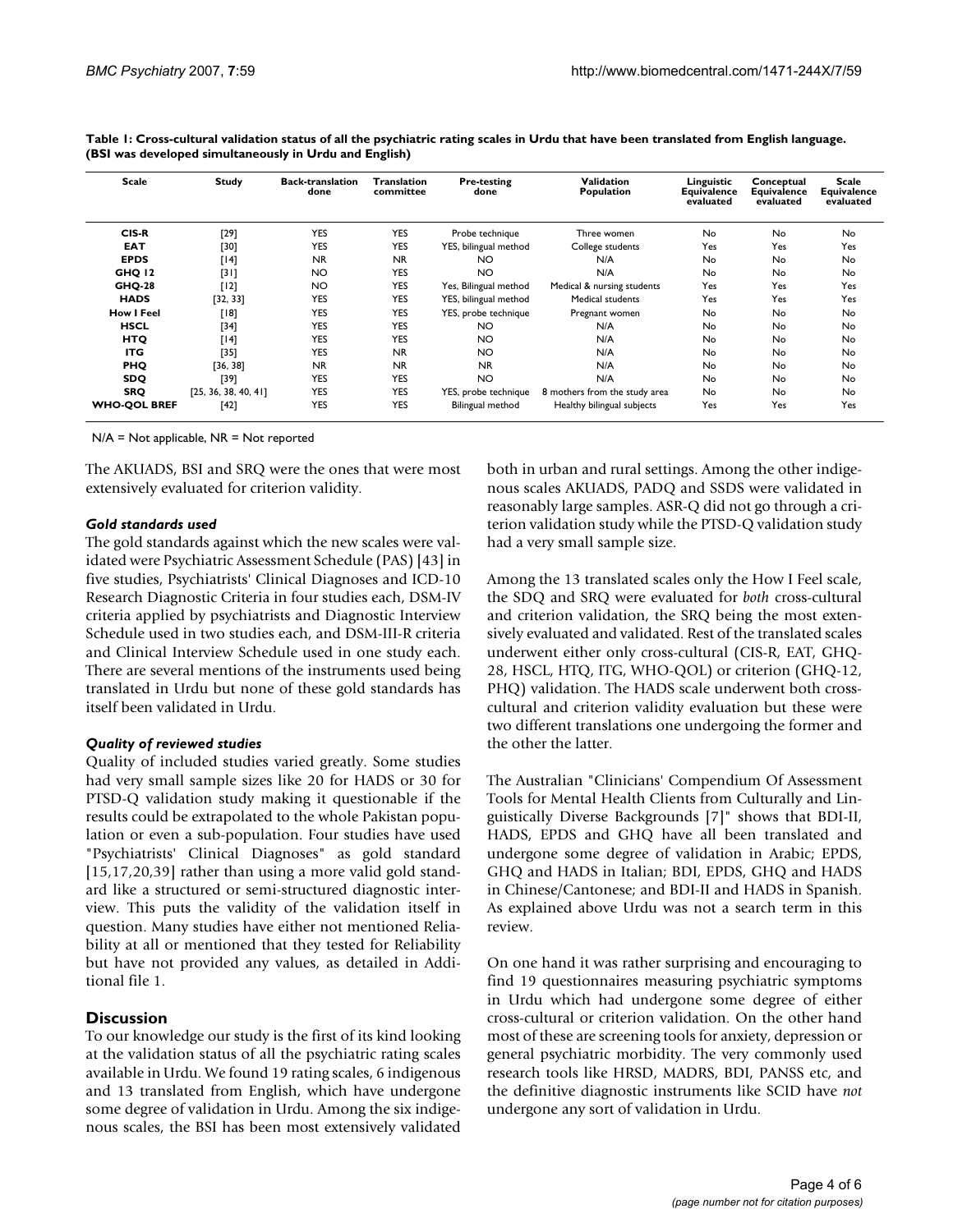Bhui et al. [44] have suggested that even within a broad ethnic group expressions of distress may vary between different sub-groups and may change as a result of acculturation. The GHQ-12 performed better than the ADI (Amritsar Depression Inventory, developed in the Punjab in India) in detecting depression even in the Punjabi population settled in UK. This suggests that even instruments developed in one language may not be equally valid for all sub-groups speaking that language depending on the culture they are living in. In that sense language and culture are not one and the same where validation of instruments is concerned.

So what does one do when one wants to do research in a language other than English and there is no fit-for-purpose tool that has been validated in that language? In their review of cross-cultural adaptation of health-related quality of life measures Guillemin et al. [10] have stated that there are two possible options. The first is to develop a new measure using culturally defined, within-group variables that have been developed and described in terms of the language and customs of a particular culture at a particular time, called the Emic approach [4]. The second approach is to use a measure from another language and culture applying the concepts of behaviour and techniques of measuring that behaviour from the so-called source culture to the target culture, called the Etic approach.

The problem with an exclusively emic approach is that it does not allow quantitative comparison across times and between cultures. The problem with an exclusively etic approach is that manifestations and expressions of a universal phenomenon, for example depression, may be different in different cultures, and thus may be missed if concepts and measures from one culture are applied blindly to another culture [4]. The first is time, labour and expertise intensive because of the need to conceptualise a new measure and select its items, while the second is fraught with the difficulties of the relevance and validity of a measure developed in one language and culture being used in another language and culture.

In Urdu it seems like both approaches have been used, with most scales being translated from English and a few being developed indigenously from complaints of Pakistani patients later diagnosed as suffering from Depression and Anxiety. However, since even the latter were validated against etic constructs like ICD and DSM diagnoses it is difficult to say if there are any purely emic instruments in Urdu. This raises the question whether there should be a different set of criteria for diagnosing depression in Pakistan if people suffering from depression in Pakistan present with different expressions of distress compared to patients in the West? If the diagnostic criteria are different should we call this syndrome something other than depression? Questions like these would only be answered after a lot more cultre-centred research than has been carried out as yet.

#### **Conclusion**

Nineteen questionnaires measuring psychiatric symptoms have so far been evaluated for cross-cultural and/or criterion validity in Urdu. Six of these have been developed indigenously while thirteen have been translated from English. The BSI, SRQ and AKUADS are the questionnaires that have been most thoroughly evaluated in Urdu.

#### **Competing interests**

The author(s) declare that they have no competing interests.

#### **Authors' contributions**

SA and RAF thought of the idea. SA developed the protocol. SA and RAF carried out the searches. SA, RAF and AA contributed to retrieving the data. All authors reviewed the manuscript critically and approved it.

#### **Additional material**

#### **Additional file 1**

*Reliability and validity coefficients of psychiatric rating scales in Urdu that have undergone evaluation of criterion validity. The file contains data for reliability, and validity coefficients like sensitivity, specificity, positive predictive value and negative predictive value for scales that have been validated against a gold standard in a clinical sample* Click here for file [\[http://www.biomedcentral.com/content/supplementary/1471-](http://www.biomedcentral.com/content/supplementary/1471-244X-7-59-S1.doc)

244X-7-59-S1.doc]

#### **References**

- 1. **CIA. The World Fact Book** [\[https://www.cia.gov/library/publica](https://www.cia.gov/library/publications/the-world-factbook/geos/pk.html) [tions/the-world-factbook/geos/pk.html\]](https://www.cia.gov/library/publications/the-world-factbook/geos/pk.html)
- 2. **Federal Bureau of Statistics. Government of Pakistan** [[http/](http://www.statpak.gov.pk/depts/fbs/publications/pocket_book2006/general/introduction.pdf) [www.statpak.gov.pk/depts/fbs/publications/pocket\\_book2006/gen](http://www.statpak.gov.pk/depts/fbs/publications/pocket_book2006/general/introduction.pdf) [eral/introduction.pdf\]](http://www.statpak.gov.pk/depts/fbs/publications/pocket_book2006/general/introduction.pdf)
- 3. **Population Census Organization. Statistics Division. Government of Pakistan** [[http://www.statpak.gov.pk/depts/pco/statis](http://www.statpak.gov.pk/depts/pco/statistics/pop_education/pop_education_sex.html) [tics/pop\\_education/pop\\_education\\_sex.html\]](http://www.statpak.gov.pk/depts/pco/statistics/pop_education/pop_education_sex.html)
- 4. Flaherty JA, Gaviria FM, Pathak D, Mitchell T, Wintrob R, Richman JA, Birz S: **[Developing instruments for cross cultural psychiatric](http://www.ncbi.nlm.nih.gov/entrez/query.fcgi?cmd=Retrieve&db=PubMed&dopt=Abstract&list_uids=3367140) [research.](http://www.ncbi.nlm.nih.gov/entrez/query.fcgi?cmd=Retrieve&db=PubMed&dopt=Abstract&list_uids=3367140)** *J Nerv Ment Dis* 1988, **176(5):**257-263.
- 5. Kleinman AA: **[Anthropology and Psychiatry. The role of cul](http://www.ncbi.nlm.nih.gov/entrez/query.fcgi?cmd=Retrieve&db=PubMed&dopt=Abstract&list_uids=3447661)[ture in cross cultural research on illness.](http://www.ncbi.nlm.nih.gov/entrez/query.fcgi?cmd=Retrieve&db=PubMed&dopt=Abstract&list_uids=3447661)** *British Journal of Psychiatry* 1987, **151:**447-454.
- 6. Greenhalgh T: **[How to read a paper: Papers that report diag](http://www.ncbi.nlm.nih.gov/entrez/query.fcgi?cmd=Retrieve&db=PubMed&dopt=Abstract&list_uids=9329312)[nostic or screening tests.](http://www.ncbi.nlm.nih.gov/entrez/query.fcgi?cmd=Retrieve&db=PubMed&dopt=Abstract&list_uids=9329312)** *BMJ* 1997, **315(7107):**540-543.